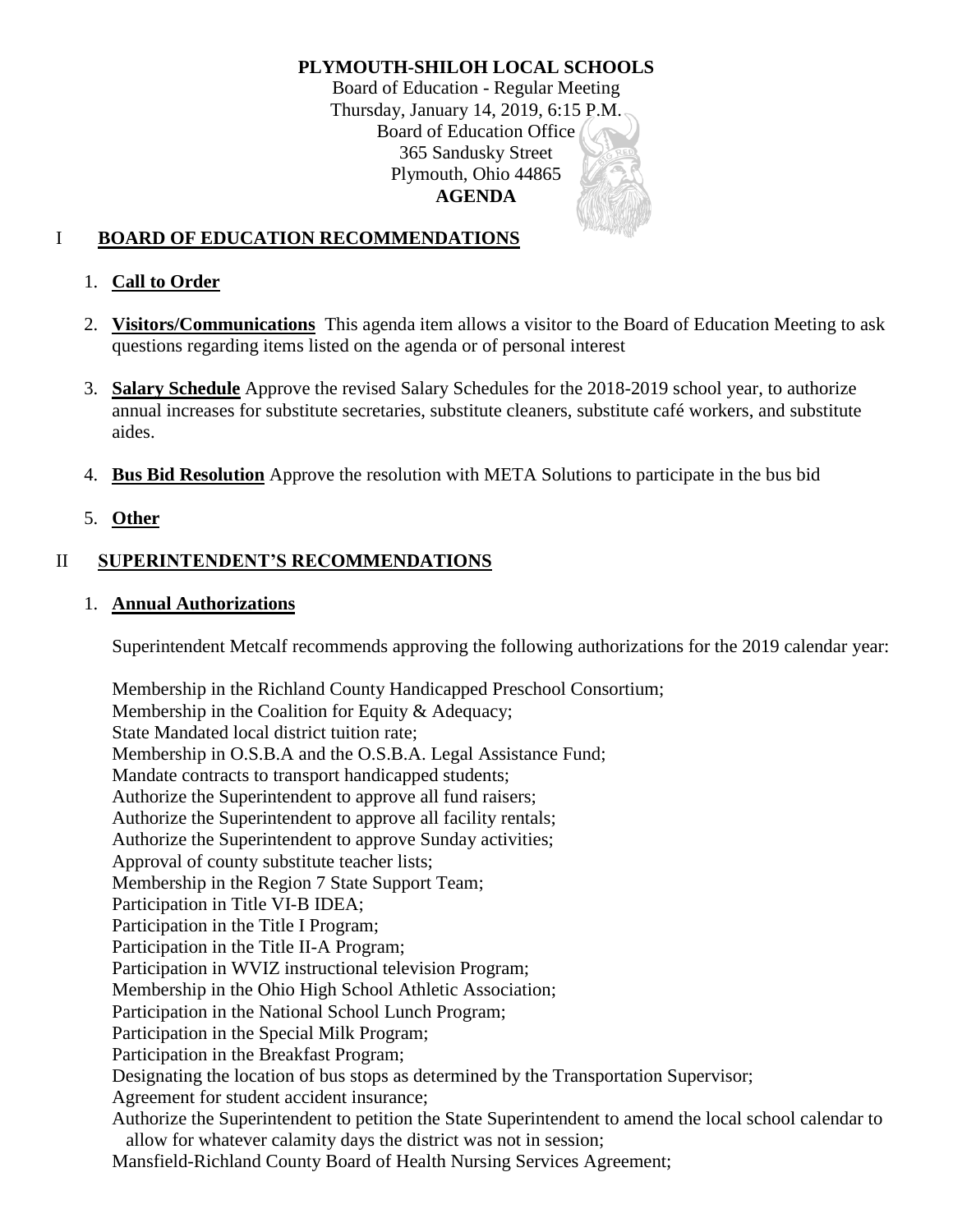Authorize the Superintendent to approve the Internet Services contract with the North Central Ohio Computer Cooperative, IP Telephony, and ISP contract; Authorize the Superintendent to approve the Service Contract with MOESC; Appoint Andrew Burton as legal counsel in accordance with Board Policy BCA; Approve Agreement with Newhope for Professional Services; Approve Agreement with Huron and Richland Counties for MMRD Services; Approve the Volunteer roster in accordance with Board Policy IICC; Approve utilizing Metropolitan Educational Technology Associations (META)

- Authorize the Superintendent, on behalf of this board, to accept resignations which have been submitted by employees during times when this Board is not in session, subject to ratification by this Board; provided however, that upon ratification by this Board, such resignations shall be deemed effective as of the date and time of the Superintendent's acceptance. The authorization provided by this resolution shall remain in effect through the next organizational meeting in January 2020.
- Authorize the Superintendent, during periods when this Board is not in session, to make offers of employment directly to candidates for either teaching or nonteaching positions on behalf of this board, and to acknowledge acceptance of such offers on behalf of this Board, subject to a subsequent vote of ratification of this Board, provided however , that upon ratification by this Board, the employment shall be deemed effective as of the date and time of the employees acceptance of the Superintendent's offer. Superintendent shall notify Board Members prior to a verbal offer being extended.

## **Prom**

Approve the 2019 Junior/Senior Prom on April 27, 2019, to be held at the Village of Plymouth Office building and the after prom to be held at the Shelby YMCA at a cost not to exceed \$290.00.

### **Classified Substitute**

Approve Heather Montgomery as a substitute Secretary.

### 2. **Other**

### III **TREASURER'S RECOMMENDATIONS**

### 1. **Minutes & Financial Information**

Approve Minutes of the December 17, 2018 Regular Meeting Approve the Monthly Expenditures, Financial Reports. Total Expenditures for the Month of December were \$798,304.09

### **Budgetary**

Approve the Tax Budget Approve the \$1,500 Eleanor Searle McCollum Teacher and Education Fund Grant for 6<sup>th</sup> Grade Class Trip (019-9039) Approve the amendments to the estimated resource and appropriations as presented

### 2. **Donation**

Approve the donation of \$200.00 for the basketball program as follows: \$100.00 to boys' basketball and \$100.00 to girls' basketball from Linda Brown in memory of the Clifford Steele.

Approve the donated items (listed) for the National Honor Society for the Magic Yarn Project

3. **Other**

### 4. **Executive Session to discuss employment**